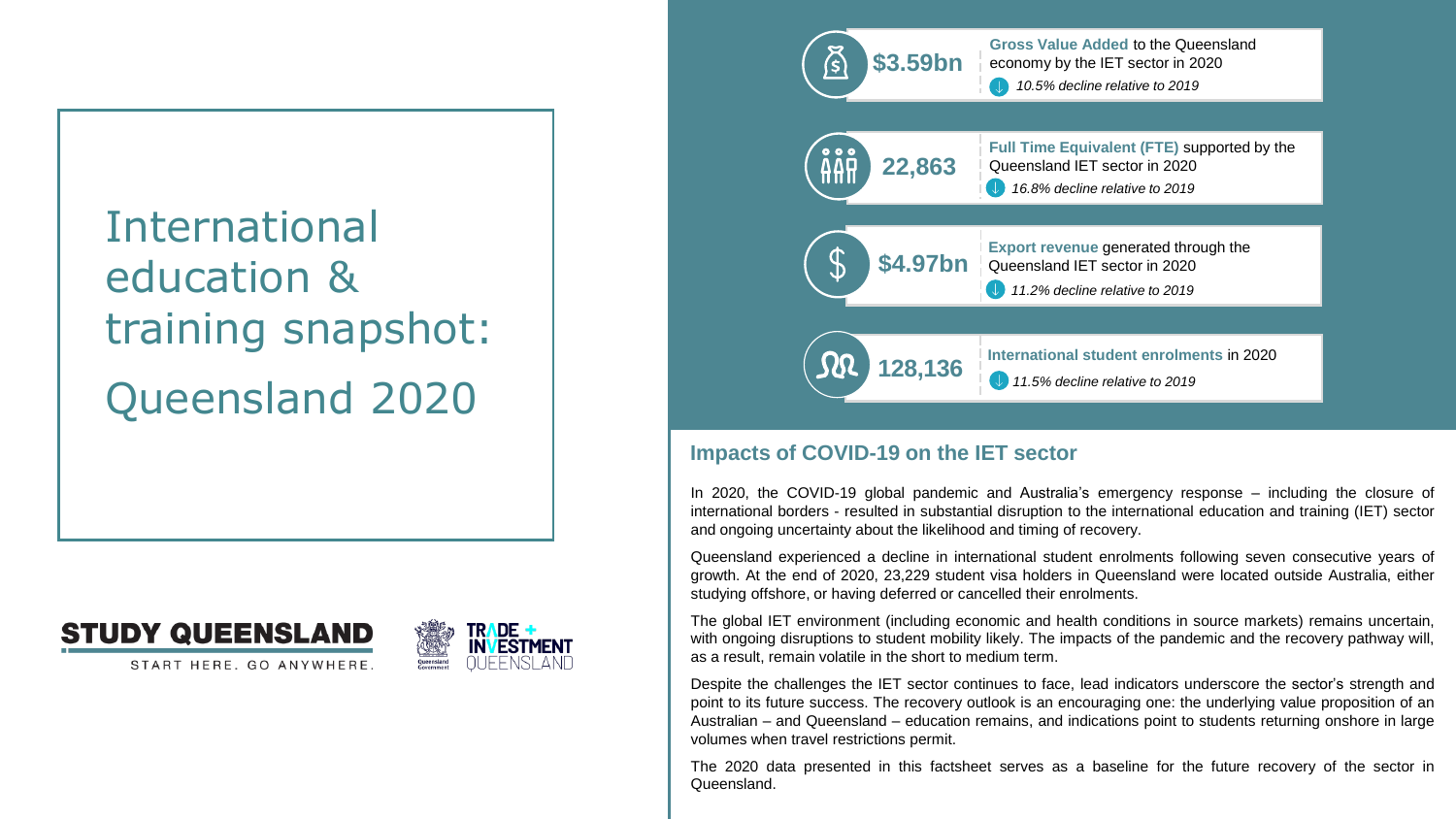

#### **International student enrolments Chart 2: IET enrolments by sub-sector, 2020 Enrolments by source market**

128,136 enrolments in 2020 

In 2020, student enrolments in Queensland (on student visas) totalled **128,136,** declining for the first time since 2011. **Higher education** remained the largest sub-sector, with **53,462** enrolments, followed by the VET and ELICOS sectors. Queensland remained the third largest market for IET enrolments in Australia accounting for 14.5% of total enrolments. However, this represented a decline from 15.2% in 2019. 

# -11.5% decline in enrolments 2019 to 2020

The onset of COVID-19 and timing of Australia's border closures in 2020 disrupted a large cohort of international students who had departed the country or were intending to arrive for studies. It is likely that the impact of COVID-19 on enrolments (given cancellations and deferrals) will not be fully observed until 2021.

#### **Chart 1: Growth rate (%) by sub-sector, 2019 to 2020**



and Employment, international student enrolment data. Enrolments in December 2019 and 2020.



Source: Australian Government Department of Education, Skills and Employment, international student enrolment data. Enrolments in December of each year.



■Higher Education ■VET ■Schools ■ELICOS ■Non-award

Source: Australian Government Department of Education, Skills and Employment, international student enrolment data. Enrolments in December of each year.

The largest source markets for international student enrolments in Queensland continued to be China and India, which together accounted for **36% of total enrolments in Queensland in 2020**.

Overall, Queensland recorded **declining enrolments from 80% of its source markets in 2020**. Of Queensland's top ten source markets, Japan and Brazil recorded the largest percentage decline in enrolments, declining by 22% and 18% respectively.

However, **three of Queensland's top 10 source markets recorded growth** in IET enrolments in 2020. These were the Philippines (14%), Nepal (7%); and Colombia (3%).

#### **Chart 4: Enrolments in top five source markets, 2020**



Source: Australian Government Department of Education, Skills and Employment.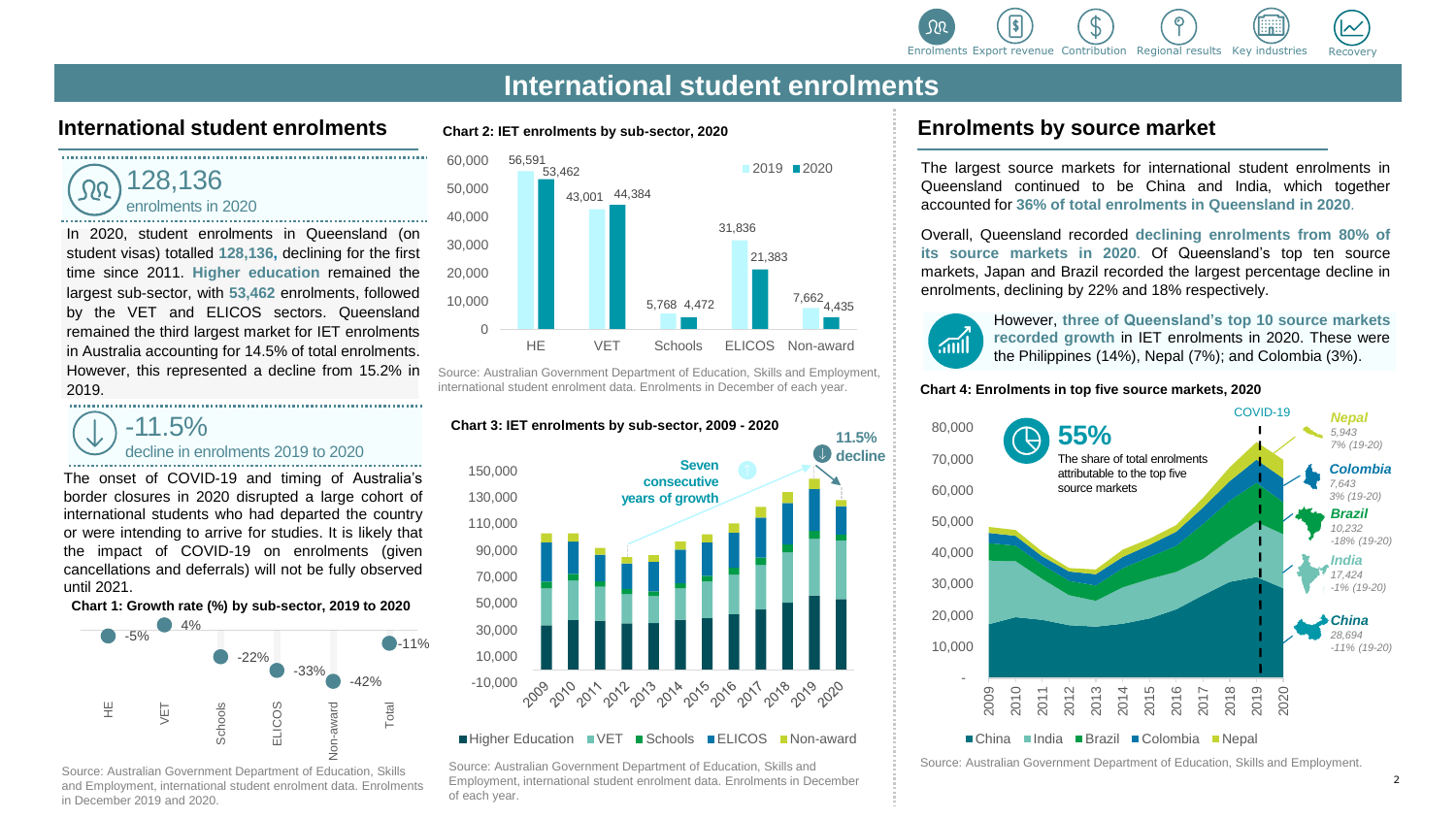

### **Source market concentration**

Overall, **Queensland has the second most diverse IET sector in Australia**, with a diversity index score of 898 in 2020\*.

Market concentration increased slightly in 2020, continuing the recent three-year trend.

This was driven by an increased concentration of enrolments in Queensland's top five source markets, which have increased to account for 55% of enrolments in 2020, up from 52% in 2019. This compares to 60% of enrolments in the top five source markets for NSW, and 63% for Victoria.

The IET sector in Queensland remains less concentrated than other states, and relatively consistent with competitor international markets (with the exception of the UK), particularly in higher education (see Chart 6, overleaf).





**Figure 2: Proportion of IET enrolments in top five source markets**



Source: Australian Government Department of Education, Skills and Employment

\*Deloitte Access Economics measures the degree of enrolment source market concentration within a region by the Herfindahl-Hirschman index. This is defined as the sum of square of the source market shares of enrolments. The index can range from 0 to 10,000, with a low index suggesting that enrolments in the IET sector are spread over a diverse range of source markets. This can make the sector more resilient to shocks in the global market.

#### **Regional concentration**

Geographically, **IET enrolments are concentrated in Brisbane and Gold Coast**, which accounted for 90% of IET enrolments in Queensland in 2020. This is unchanged from 2019.

**Market concentration varies significantly within regions in Queensland**. Ipswich, Logan and Moreton Bay are the most concentrated regions with over 70% of IET enrolments in the top five source markets. Darling Downs, Sunshine Coast and Mackay are the most diverse markets, with less than 50% of enrolments in the top five source markets.

**Chart 5: Proportion of IET enrolments in top five source markets, by SA4 region, 2020**

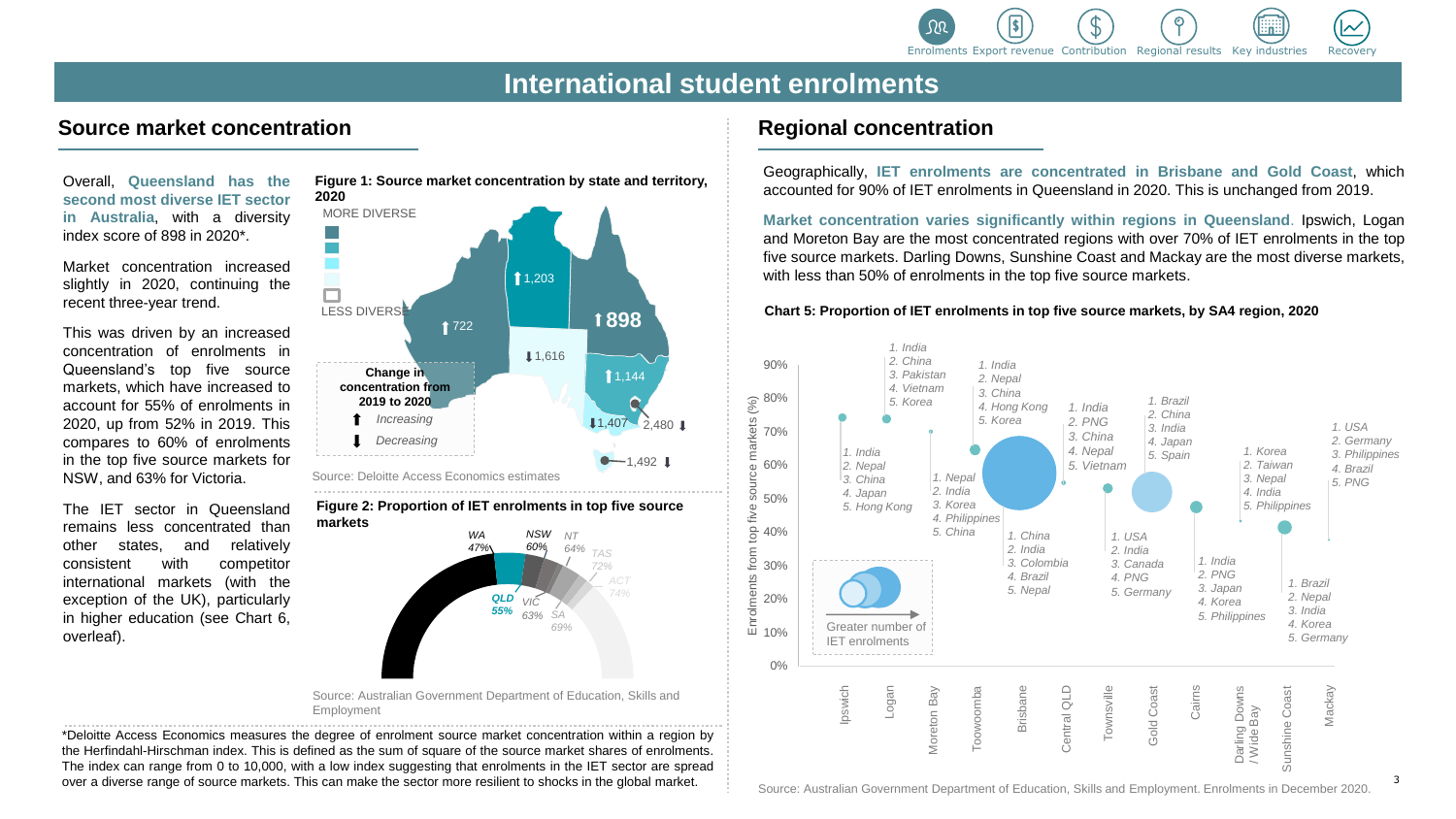

### **Higher education source market concentration: comparison with competitors**

**Chart 6: International onshore enrolments in higher education by student source market** 





|               | Australia<br>72% of higher<br>education enrolments<br>from top five markets |            |              |     |
|---------------|-----------------------------------------------------------------------------|------------|--------------|-----|
|               |                                                                             |            |              |     |
|               | ■China                                                                      | India      | <b>Nepal</b> |     |
|               | ■ Vietnam                                                                   | ■ Malaysia |              |     |
|               | Top 10 markets                                                              |            |              |     |
| $\frac{1}{6}$ | China                                                                       |            |              | 38% |
|               | India                                                                       |            | 19%          |     |
|               | Nepal                                                                       | 8%         |              |     |
|               | Vietnam                                                                     | 4%         |              |     |
|               | Malaysia                                                                    | 3%         |              |     |
|               | Pakistan                                                                    | 3%         |              |     |
|               | Indonesia                                                                   | 2%         |              |     |
|               | Sri Lanka                                                                   | 2%         |              |     |
|               | Hong Kong                                                                   | 2%         |              |     |
|               | Singapore                                                                   | 2%         |              |     |
|               | Other                                                                       |            | 17%          |     |
|               |                                                                             |            |              |     |

Source: Department of Education, Skills and Employment (2020)



Source: Education Counts (2019) \*Notes: VET includes private training institutions.



Source: Open Doors (2020) \*Notes: international enrolments for schools and ELICOS is not available.

| United Kingdom    |                                                                |            |     |
|-------------------|----------------------------------------------------------------|------------|-----|
|                   | 45% of higher<br>education enrolments<br>from top five markets |            |     |
| China             | India                                                          | <b>USA</b> |     |
| Hong Kong ■ Italy |                                                                |            |     |
| op 10 markets     |                                                                |            |     |
| China             |                                                                | 26%        |     |
| India             | 10%                                                            |            |     |
| <b>USA</b>        | 4%                                                             |            |     |
| ong Kong          | 3%                                                             |            |     |
| Italy             | 3%                                                             |            |     |
| France            | 2%                                                             |            |     |
| Malaysia          | 2%                                                             |            |     |
| Nigeria           | 2%                                                             |            |     |
| Germany           | 2%                                                             |            |     |
| Spain             | 2%                                                             |            |     |
| Other             |                                                                |            | 44% |

Source: HESA (2020) \*Notes: international enrolments for schools, ELICOS and VET is not available.



Source: CBIE (2020) Notes: Data is higher education only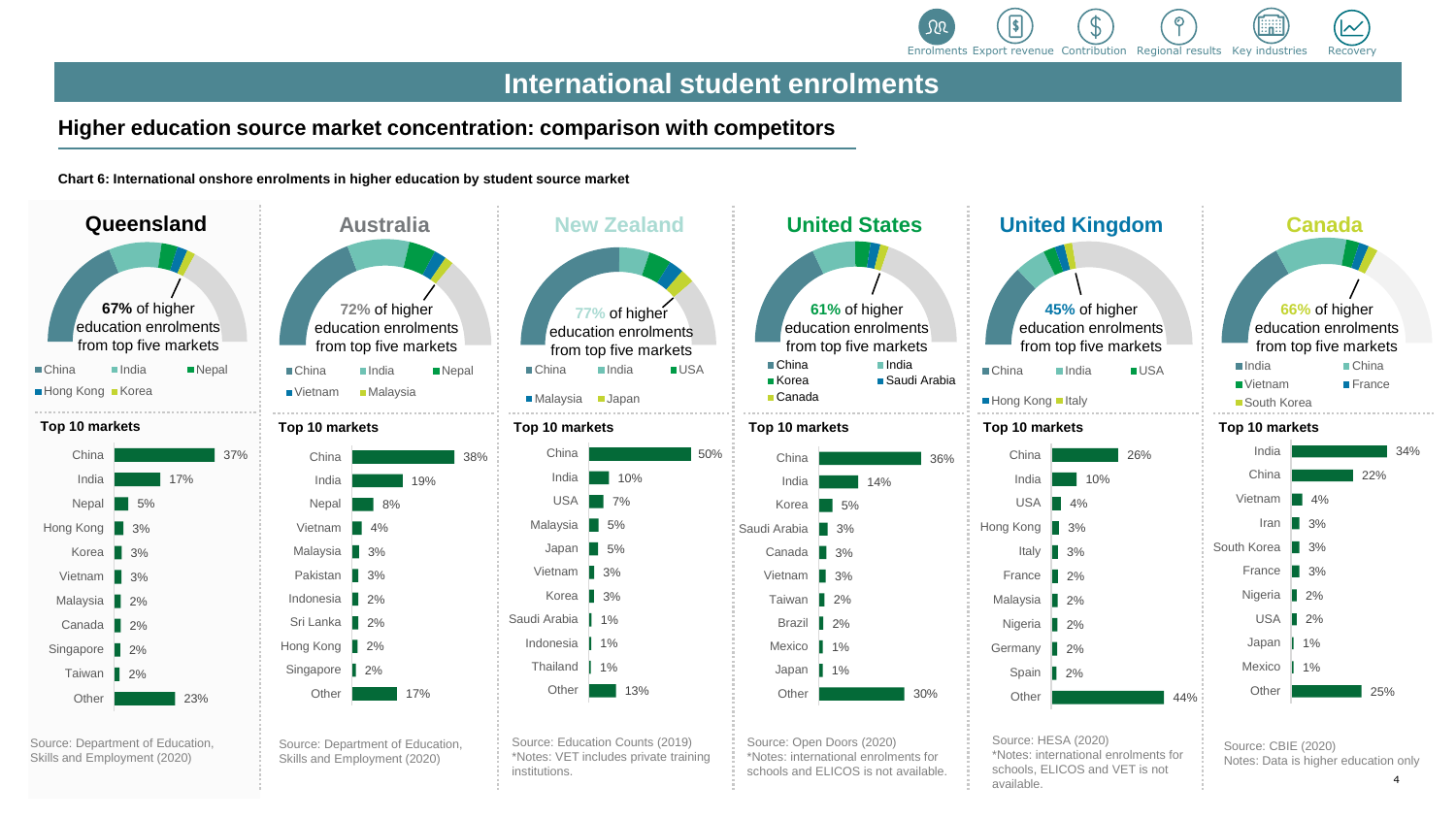

# **ELICOS**



#### **Snapshot of the sector**

In 2019-20, student visas granted for the ELICOS sub-sector **decreased by 18%** compared to 2018-19. Although onshore ELICOS visa applications lodged onshore increased by 1.5%, visa applications lodged offshore **decreased by approximately 80%** in 2018-19.

Source: Department of Home Affairs. Years are financial years. Visas are primary and secondary visas.

#### **Impacts on pathways and IET sub-sectors**

ELICOS has historically been considered a pathway for international students to continued academic studies in other sectors, with estimates that 4,975 ELICOS students would have progressed to another IET sector in Queensland in the absence of the pandemic\*\*. This suggests there will be further changes to international student pathways in future years, particularly students who would typically complete further study in VET or higher education sectors.

Sources: Department of Home Affairs, Student visa and Temporary Graduate visa program report, December 2020. \*Compares the 2020-21 program year to 31 December 2020 compared with the same period in the previous year. English Australia: Economic impact in Queensland report, June 2021

#### **Impacts on provider capacity**

English Australia report that the ELICOS provider workforce has also been significantly impacted by the pandemic, with 37% of employees losing their job during this period, and 16% of ELICOS colleges hibernating at the time of publication. There is an ongoing risk of business closures and impacts on provider capacity to deliver education for future ELICOS students, and support international student pathways.

Source: English Australia: Economic impact in Queensland report, June 2021

#### **Non-student visas**

In addition to those on student visas, 21,473 international students on non-student visas (NSV) also chose to study in Queensland in 2020\*. The estimated revenue of NSV ELICOS was \$51 million, equal to 15% of the student visa ELICOS market.

Source: English Australia: Economic impact in Queensland report, June 2021

#### **New visa lodgements**

Total student enrolments **declined by 11.5%, while commencements declined by 25.6%** over the period of 2019 to 2020. A key driver of declining enrolments and commencements in 2020 was declining offshore student visa applications in Queensland.

Historically, new visa applications have been driven by offshore lodgements, however these declined by 36% in 2020, largely due to border closures as a result of the COVID-19 pandemic in early 2020 (Chart 7).

#### **Chart 7: Queensland student visa lodgements by location**



Source: Department of Home Affairs: Student Visa Program. Years are financial years. Primary applicant visas.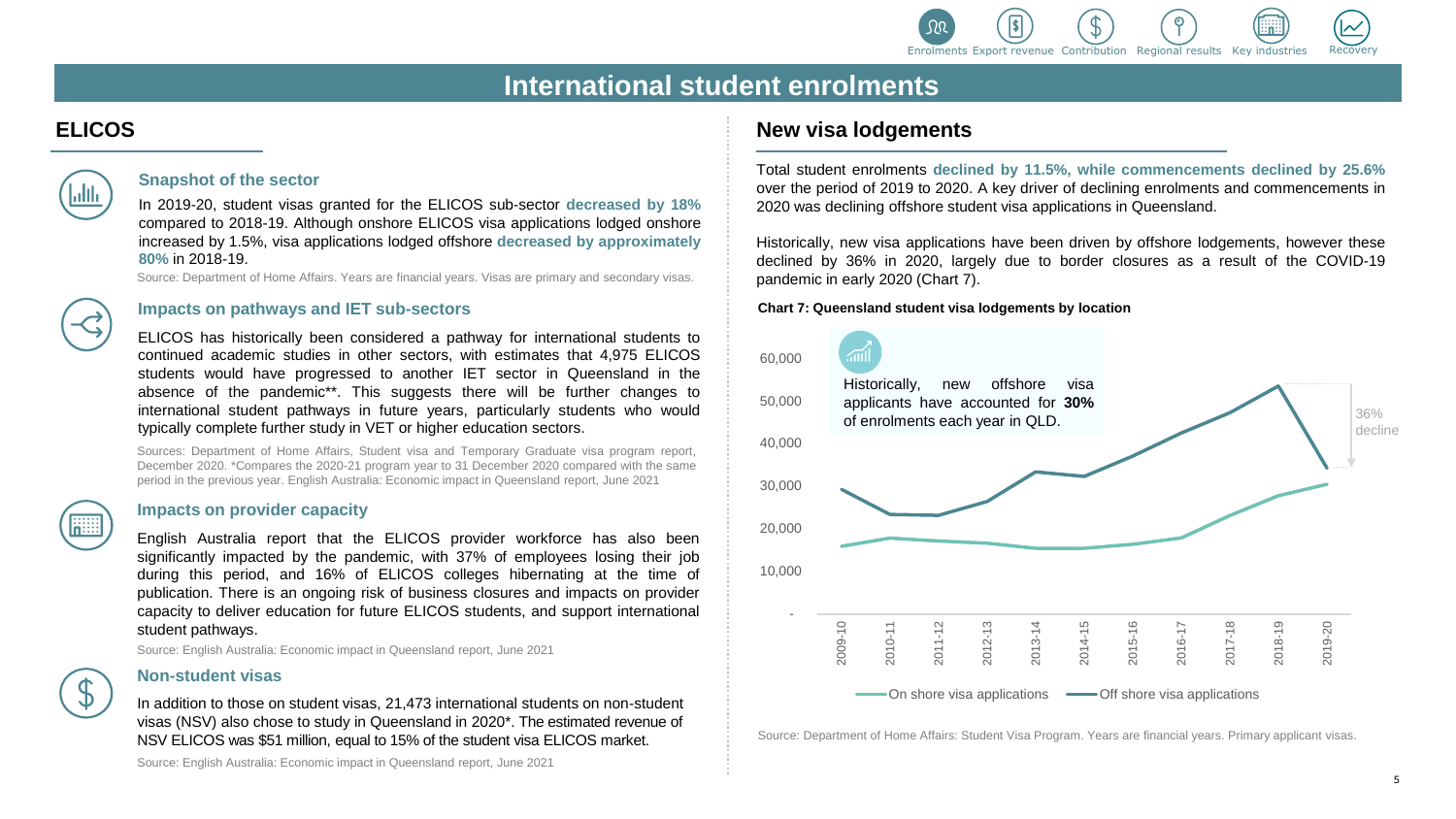

# **Provider capacity**

# **Capacity of CRICOS providers**

In 2020, there were approximately **336 CRICOS education providers operating in Queensland**, with a total capacity of 211,424 CRICOS registered places.\*

**Queensland educational institutions were operating at approximately 60% capacity** in 2020. This indicates that capacity exists to facilitate further growth in the state. Provider capacity and resilience is critical for supporting the future pipeline of students.

**Chart 8: Operating capacity of CRICOS providers across Queensland regions, 2020**



\*Deloitte Access Economics uses CRICOS registered places as a measure of capacity and student enrolments as a measure of demand. Source: Australian Government Department of Education, Skills and Employment. Data current as of 30 July 2021.

The **majority of courses offered in Queensland are in the fields of management or commerce** (31% of total) and society and cultural studies (20%). Comparatively, science (4%), architecture (3%) and environmental studies (1%) are less common.

**Chart 9: CRICOS courses by qualification type** In Queensland, the majority of CRICOS courses offered are diplomas (29% of total) and certificates (26%).



**Chart 10: CRICOS courses by sector** Higher education providers account for **46% of all courses** in Queensland, the highest proportion of all subsectors. Queensland has the second lowest proportion of HE courses when compared to other states.



Source: Australian Government Department of Education, Skills and Employment. Data current as of 30 July 2021.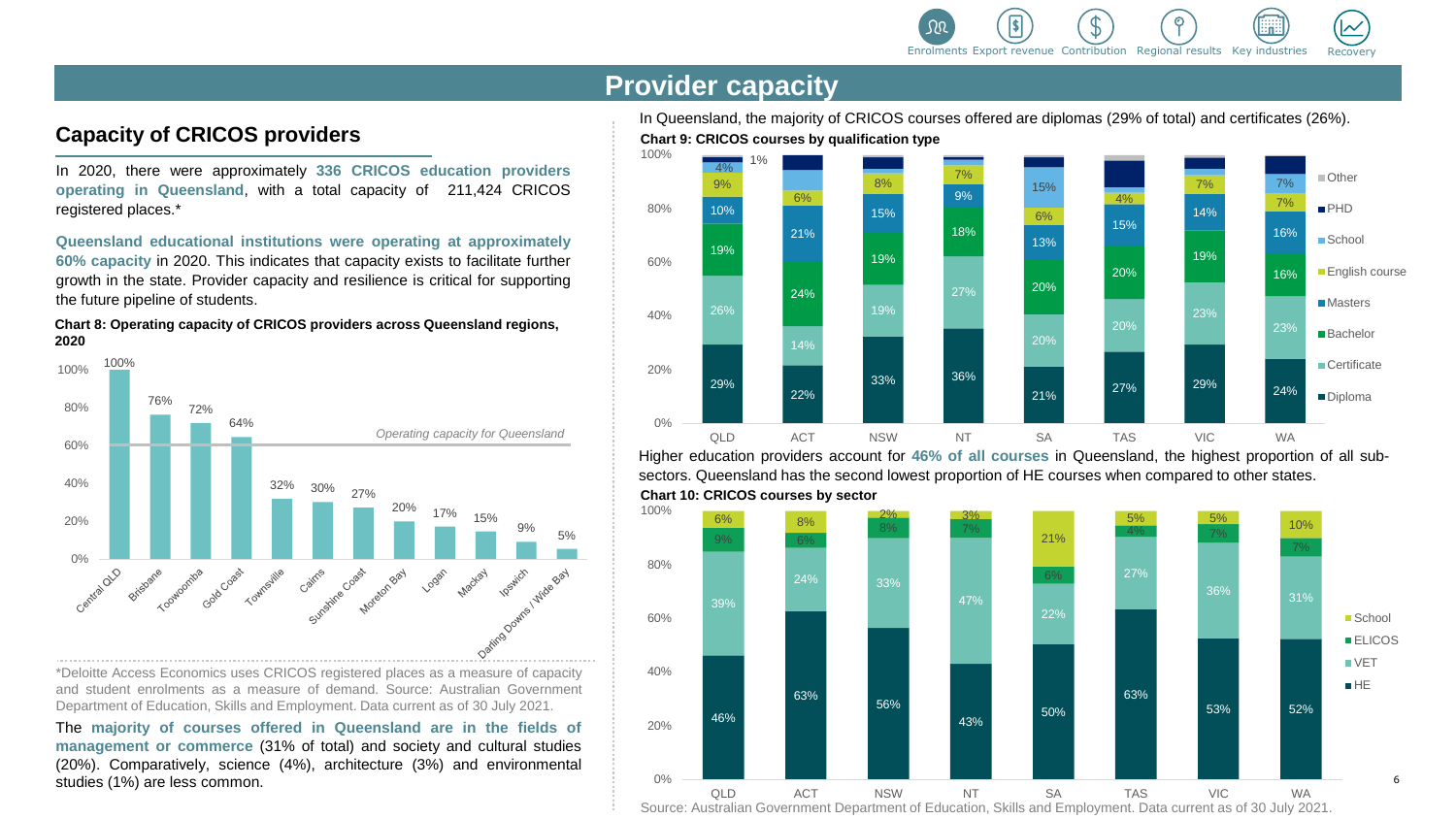

# **Export revenue**



In 2020, the IET sector recorded export revenue of **\$4.97bn. Higher education was the largest subsector, with \$3.2bn** in export revenue (64% of total education export revenue). Border closures resulted in a significant amount of offshore and online activity, as students were unable to enter/return to Australia. Export revenue associated with increased offshore activity totalled \$426 million.

# $-11.2\%$ decline in export revenue from 2019 to 2020

Overall, export revenue declined by 11.2% from 2019 to 2020. Export revenue declined at a faster rate than enrolments partly due to an increased proportion of student holders being located offshore.

**Chart 11: Growth rate (%) of export revenue by IET subsector, 2019 to 2020** 



Source: Australian Bureau of Statistics (catalogue number 5368), Australian Government Department of Education, Skills and Employment, Deloitte Access Economics estimates.

# **Export revenue Regional breakdown Chart 12: IET revenue by sub-sector, 2019 and 2020 (\$bn) Regional breakdown**



Source: Australian Bureau of Statistics. Australian Government Department of Education, Skills and Employment. Deloitte Access Economics estimates. Note: 2020 calendar year values are estimated given that some datasets have not yet been released – see the "Methodology" section for more information.

#### **Chart 13: Percentage of primary and secondary student visa holders offshore, 2020**



#### Source: Department of Home Affairs, Deloitte Access Economics analysis.

Brisbane and Gold Coast remained the two largest segments of the Queensland IET sector, attracting **89% of export revenue** in 2020.

All Queensland regions are estimated to have experienced declines in export revenue in 2020.

Overall, Mackay and Logan – Beaudesert are estimated to have recorded the greatest decline in revenue, with revenue declining by approximately 32.1% and 24.5% respectively.

#### **Chart 14: Export revenue in 2020, regions of QLD (\$bn)**



Source: Australian Bureau of Statistics, Australian Government Department of Education, Skills and Employment. Deloitte Access Economics estimates.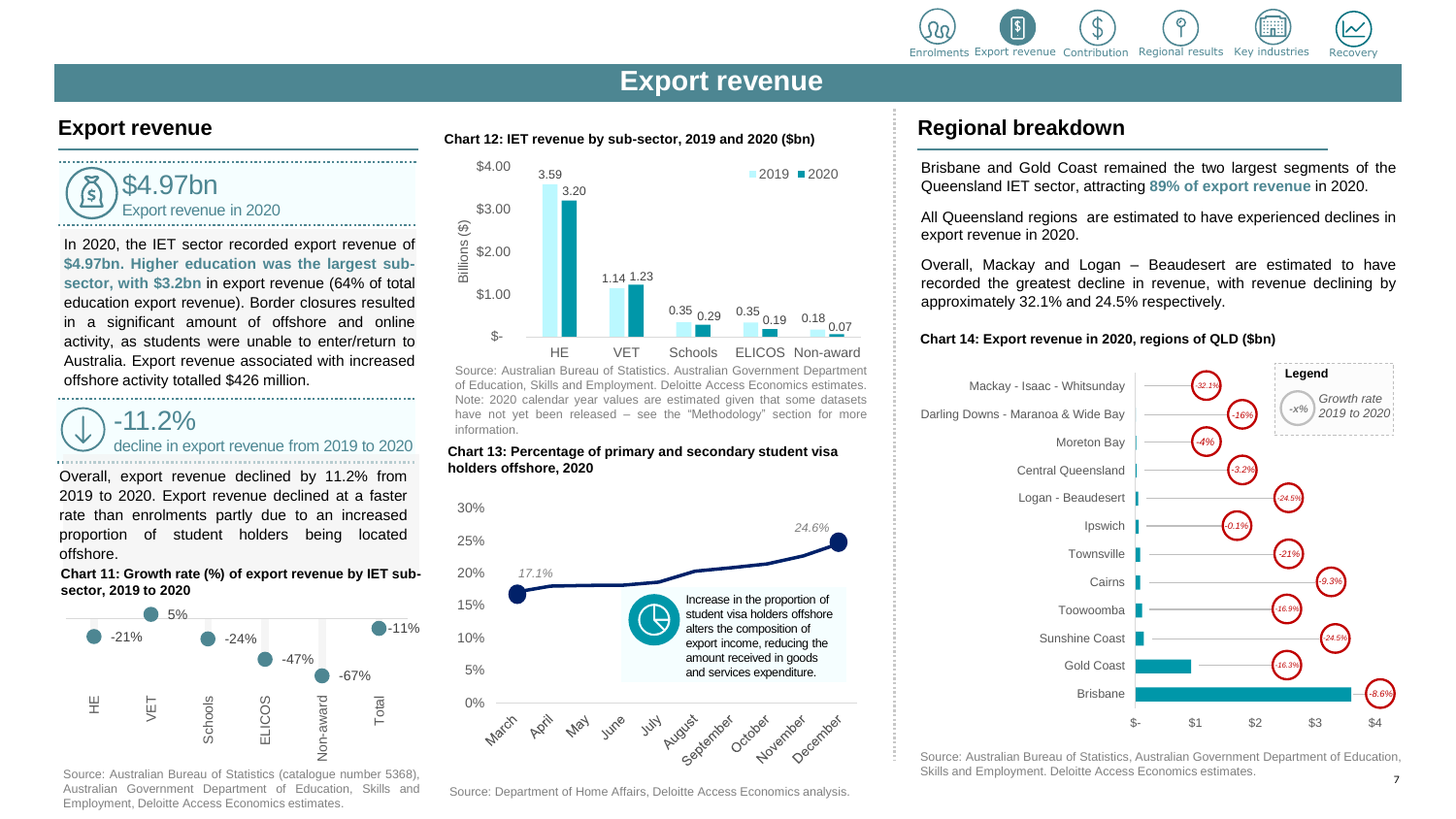

# **Economic contribution of the IET sector**

# **Direct economic contribution**

The IET sector directly contributed **\$2.61 billion** to the Queensland economy and supported **16,847 full-time equivalent (FTE)** jobs in 2020 (Table 1).

This represents the value of economic activity associated with businesses that directly supply goods and services to international students and their visitors.

#### **Table 1: Direct economic contribution of the IET sector, 2020**

|                       | Value added (\$B) | <b>Employment (FTE)</b> |
|-----------------------|-------------------|-------------------------|
| Student visa students | \$2.02            | 13,223                  |
| NSV ELICOS            | \$0.02            | 141                     |
| Offshore students     | \$0.57            | 3452                    |
| <b>VFRs</b>           | \$0.00            | 31                      |
| <b>IET sector</b>     | \$2.61            | 16.847                  |

Source: Deloitte Access Economics estimates.

It should be noted that the increase in offshore students supporting employment (FTE) in Queensland is attributable to transfers from student visa holders in previous years, rather than a net change.

### **Indirect economic contribution**

The IET sector also indirectly contributed **\$975 million** and **6,016 full-time equivalent (FTE) jobs** to Queensland in 2020. This represents the flow-on effects for industries that supply goods and services to the IET sector. This includes the maintenance services supplied to training providers, and the agricultural producers that restaurants source their food from.

#### **Table 2: Indirect economic contribution of the IET sector, 2020**

|                       | Value added (\$B) | <b>Employment (FTE)</b> |
|-----------------------|-------------------|-------------------------|
| Student visa students | \$0.86            | 5.055                   |
| <b>NSV ELICOS</b>     | \$0.01            | 57                      |
| Offshore students     | \$0.10            | 890                     |
| <b>VFRs</b>           | \$0.00            | 14                      |
| <b>IET</b> sector     | \$0.97            | 6,016                   |

Source: Deloitte Access Economics estimates.

### **Total economic contribution**



In total, the IET sector directly contributed **\$3.59 billion** to the Queensland economy and supported **22,863 full-time equivalent (FTE)** jobs in 2020 (Table 3).

The largest contribution to total IET industry value added was made by the **HE sub-sector**, which contributed approximately 69% of the total value added in 2020 (Chart 15).

From 2019 to 2020, the contribution by the IET sector declined by 10.5% in terms of value added, and 16.8% in terms of employment.

#### **Chart 15: Sub-sector contribution to total IET industry value added, 2020\***



#### **Table 3: Total economic contribution of the IET sector, 2020**

|                       | Value added (\$B) | <b>Employment (FTE)</b> |
|-----------------------|-------------------|-------------------------|
| Student visa students | \$2.88            | 18,278                  |
| <b>NSV ELICOS</b>     | \$0.03            | 197                     |
| Offshore students     | \$0.67            | 4.343                   |
| VFRs                  | \$0.01            | 46                      |
| <b>IET</b> sector     | \$3.59            | 22,863                  |

Source: Deloitte Access Economics estimates; Australian Bureau of Statistics.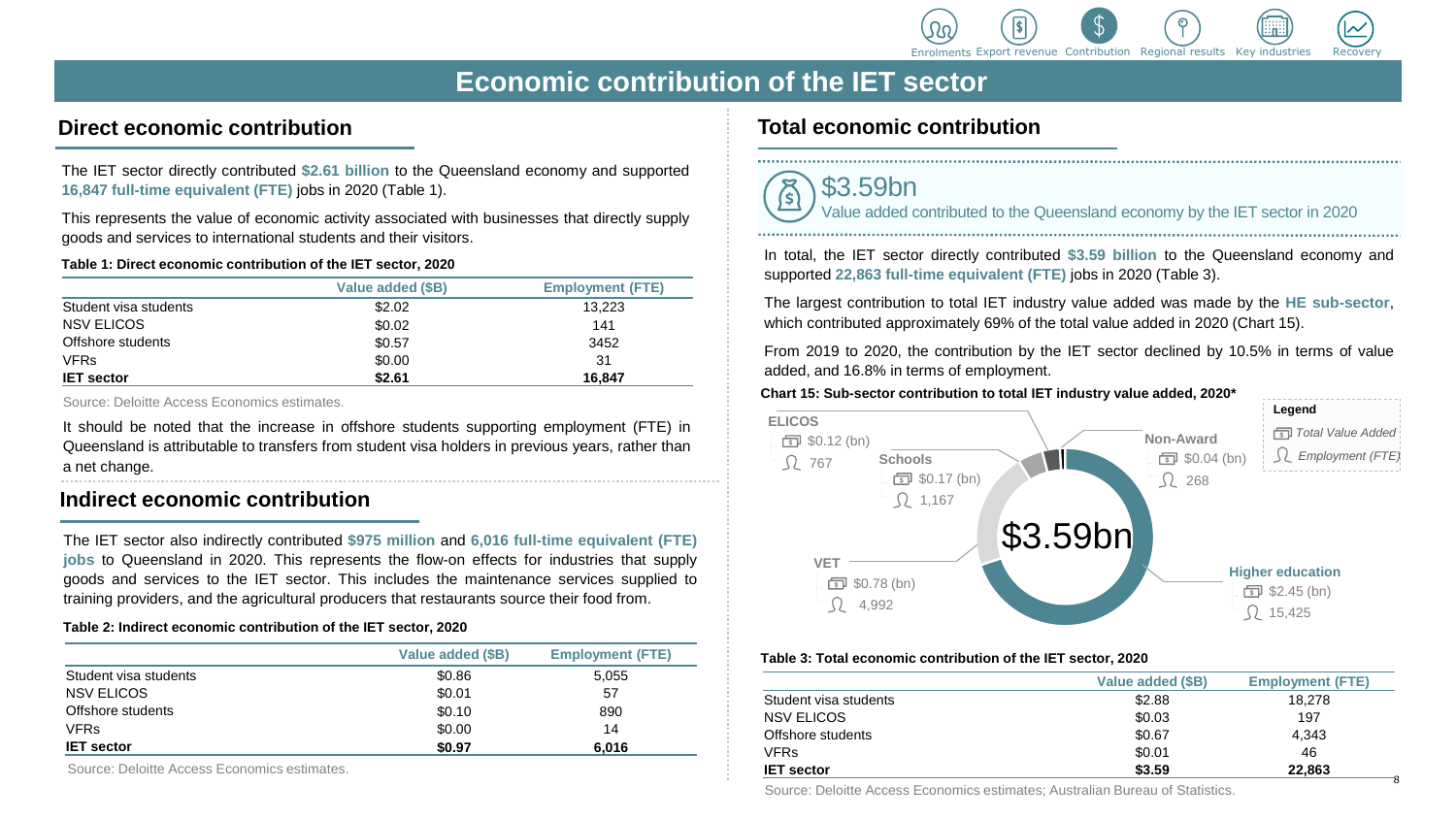

# **Regional significance of IET**

# **Regional significance of IET**

In 2020, it is estimated that the **IET sector directly represented 0.8% of the total Queensland economy** in value added terms (no change from 2019). It represented **0.7%** of Queensland's total employment (compared to 0.8% in 2019).

When the indirect contribution is included, **the total contribution of the IET sector represented 1.1% of the State economy** (in terms of value added) and **0.9%** (in terms of employment). This compares to 1.2% in value added, and 1.1% in terms of employment,in 2019.

The sector is largely concentrated in the Brisbane and \*ROG&RDVk gions, which account for 90% of the total economic contribution to the state. However, the sector plays an important role in other regional economies, such as Toowoomba, Sunshine Coast and Townsville, contributing to more than 0.4% to their regional product in 2020.

**Chart 16: Contribution of the IET sector to regional economies (total economic contribution), 2020**



#### **Figure 3: IET total contribution to regional economies, 2020**

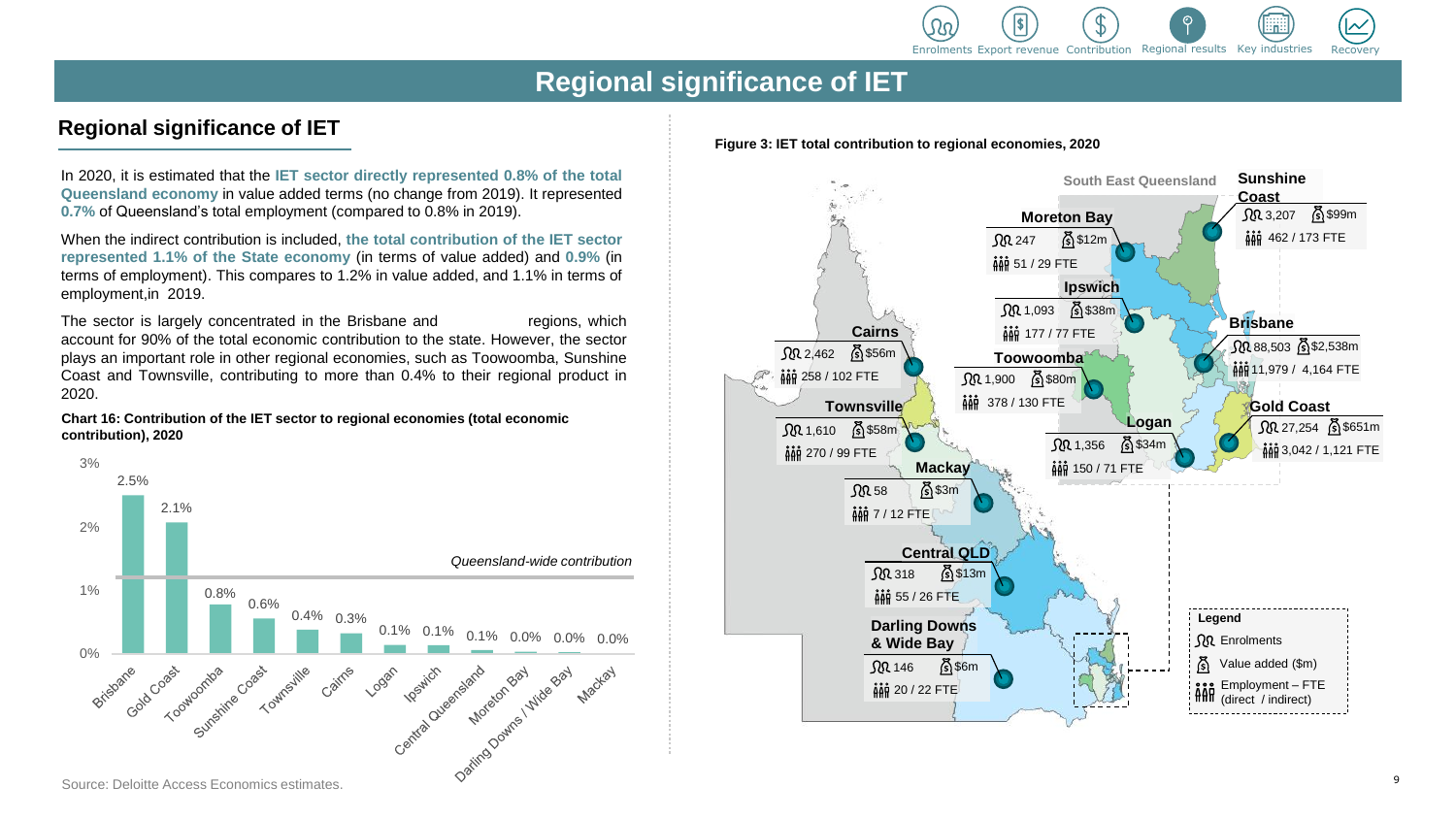

# **IET ecosystem**

# **Key industries**

The most significant industries supporting the IET sector are **education services** (43% of export revenue); and **accommodation services** (23%). Therefore, the tuition fees and accommodation costs of onshore students represent approximately two-thirds of **total IET export revenue.**

#### **Chart 21: IET export revenue by industry, 2020**



23%

and beverage 14%

Other industries 12%

.......<br>∷n∷

Shopping 7%

 $III.$ 

#### **Table 4: Employment breakdown by IET industry (economic contribution), 2020**

| <b>Industry</b>                               | <b>Employment (FTE)</b> |
|-----------------------------------------------|-------------------------|
| Accommodation                                 | 502                     |
| Cafes, restaurants and takeaway food services | 1,866                   |
| Clubs, pubs, taverns and bars                 | 808                     |
| Rail transport                                | 71                      |
| Road transport and transport equipment rental | 519                     |
| Air, water and other transport                | 74                      |
| Travel agency and tour operator services      |                         |
| Cultural services                             | 123                     |
| Casinos and other gambling services           | 23                      |
| Other sports and recreation services          | 215                     |
| Retail trade                                  | 1,516                   |
| Education and training                        | 8,582                   |
| All other industries                          | 8,564                   |
| Total                                         | 22,863                  |

A range of industries within the broader IET ecosystem experienced the impacts of COVID-19 and the absence of many onshore students. It is likely the prolonged nature of the disruption may undermine the ecosystem in 2021, with businesses pivoting their business models to remain viable (particularly in student accommodation and English language provision).

In particular, several industries in close proximity to the IET sector are expected to face longer-term impacts owing to the disrupted pipeline of new international students.

**Study Tours** are one of Queensland's strengths in the international education sphere, combining education, cultural exchange and tourism activities for students. Education providers and tourism operators are experiencing the impacts of border closures and pandemic restriction.



**Purpose-built student accommodation (PSBA)** providers saw reduced student occupancy levels in 2020, and face long-term impacts and further uncertainty given ongoing border closures. To respond to the impacts of COVID-19, some providers are exploring options to extend their services to non-students. posing an emerging opportunity for recovery.



**International student agents and businesses** have faced job losses and reduced provider capacity since the onset of COVID-19. A resilient industry must be in place in order to enable the future pipeline of student enrolments, support students to return, and assist in the recovery of the sector.

Source: Deloitte Access Economics estimates.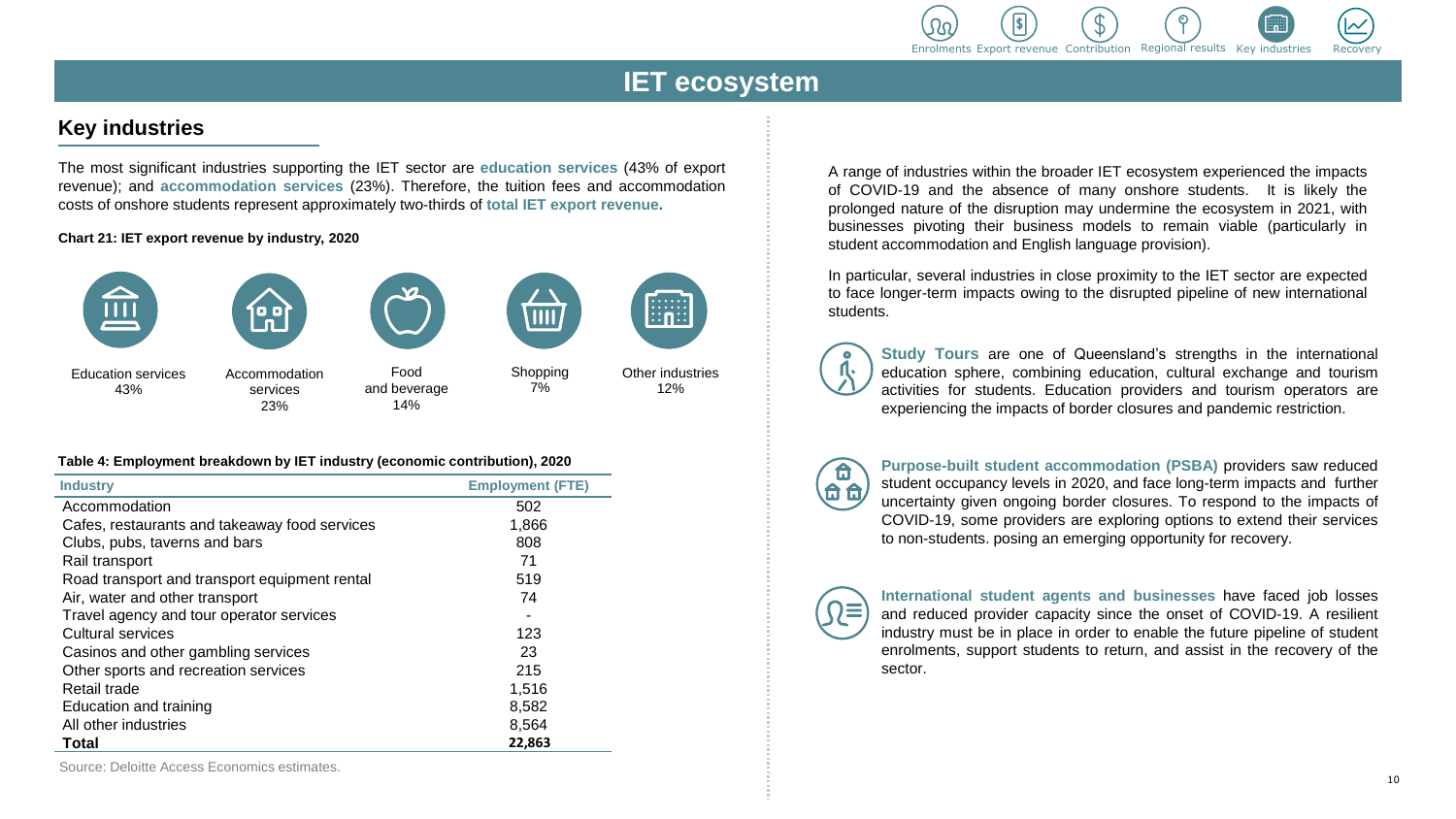

*India*

# **Recovery of the IET sector**



*The recovery of the IET sector will continue to remain challenging as Australia pursues vaccination programs, virus suppression strategies and retains border controls. The 2020 data provides a baseline for the future recovery of the sector in Queensland. However, despite these conditions, there are leading indicators of the strength of the sector and future success.*

#### **Value proposition of an Australian education**

In 2020, international students in both the higher education and VET sectors emphasised several factors when choosing to study in Australia:

- Reputation of Australia's education system
- Reputation of the provider
- Provider's course offerings
- Reputation of the qualification
- Personal safety and security
- Chance to experience a new culture or lifestyle

Source: Quality Indicators for Learning and Teaching. Student Experience Survey 2020. The International Student Experience Survey is used as a proxy for key drivers of demand for IET in Australia.

Survey results **reiterate that the value proposition of an Australian education – and that of Queensland -** remain as key features of the IET sector, which are likely to outlast disruptions posed by the COVID-19 pandemic. However, there are challenges ahead for the sector. Australia's brand and reputation is being challenged by key competitors (the United States, Canada, the United Kingdom) who are welcoming international students onshore and offering favourable migration pathways for students. Monitoring Queensland's relative attractiveness as a destination for international students will be critical to the recovery and future competitiveness of the IET sector.

### **Return to onshore study**

The share of students outside Australia moderates the decline in onshore students, and also presents an opportunity for the IET sector to recover when international borders reopen.

In Queensland, **25% (or 23,229) of student visa holders were outside Australia** and may be affected by COVID-19 related travel restrictions. Furthermore, deferrals of enrolment suggest these students intend to return to onshore study. Overall, this presents a large number of students overseas who may return to onshore study in Queensland when this is a possibility.

Source: Department of Home Affairs. Data as at 20 December 2020.

#### **The potential for recovery in key source markets**

**Queensland's two largest source markets:** The largest source markets tell different distinct stories, with the Chinese market having a higher share of students studying offshore (57% of total), in contrast to India, where the majority of students are onshore (82%). The economic outlook (GDP growth) for both markets is forecast to improve in 2021, signifying the potential for these two source markets to recover more quickly relative to other key Queensland source markets.

#### *China*

*11,531 student visa holders outside Australia (57% offshore). The majority of those students (67%) are in the HE sector.*

*2367 student visa holders outside Australia (18% offshore). Primarily consists of post-graduate research (26%) and HE (24%) students.*

**The Latin American source market:** Queensland's third and fourth largest source markets, Brazil and Colombia, are characterised by a larger composition of students in the VET subsector, and fewer offshore students. Economic recovery to pre-pandemic levels is expected in Q3 2022 (pending borders opening), suggesting these markets will be slower to recover. Furthermore, there is a risk of reduced capacity to pay for international studies, given major ongoing COVID-19 disruptions in these markets.

#### *Brazil*

*203 student visa holders outside Australia (6% offshore) Majority of total enrolments (90%) are in VET, with only 4% of offshore students.*

#### *Colombia*

*167 student visa holders outside Australia (5% offshore)*

*Similar to Brazil, 86% of students are enrolled in VET, with only 4% of offshore students.* 

**Source markets that demonstrated growth in 2020:** Nepal (Queensland's fifth largest source market) and the Philippines both demonstrated enrolment growth in 2020. Of the two countries, the Philippines demonstrates greater potential for students to return to onshore study, with 20% of total students currently offshore. The economic outlook (real GDP) forecasts a 6.9% growth for the Philippines in 2021, compared to 3.7% for Nepal, which is likely to be slower to recover.

# *Nepal*

*323 student visa holders outside Australia (7% offshore) Enrolment is highest in HE, however, 90% of students are in Australia.* 

### *Philippines*



*Highest level of enrolments in VET offshore (20% of enrolments for that sector).*

Sources: Department of Home Affairs. Data as of 20 December 2020, IMF World Economic Outlook (April 2021), OECD economic outlook (2021).